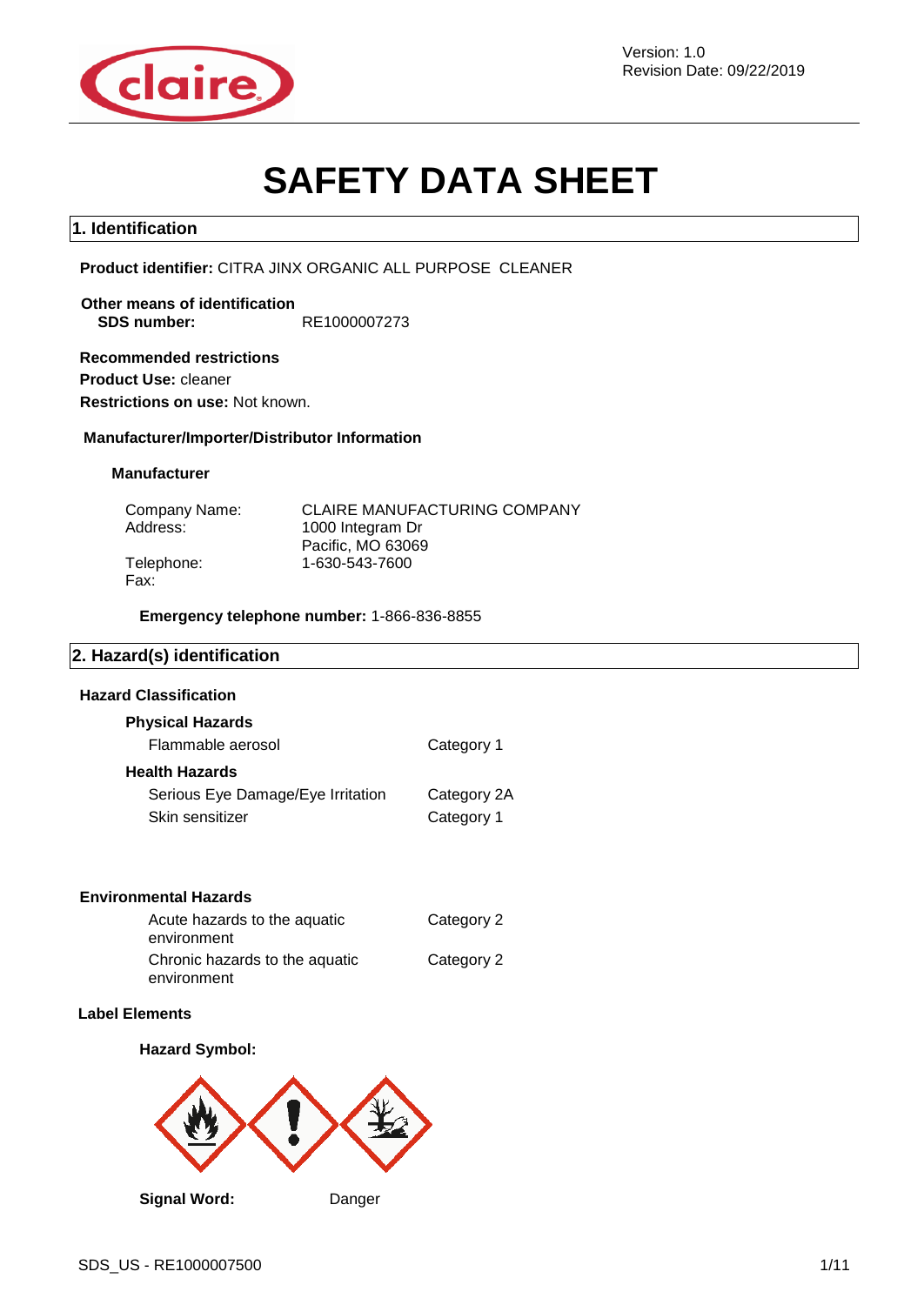

|                                               | <b>Hazard Statement:</b> | Extremely flammable aerosol.<br>Causes serious eye irritation.<br>May cause an allergic skin reaction.<br>Toxic to aquatic life with long lasting effects.                                                                                                                                                                                                                                                                                                                           |
|-----------------------------------------------|--------------------------|--------------------------------------------------------------------------------------------------------------------------------------------------------------------------------------------------------------------------------------------------------------------------------------------------------------------------------------------------------------------------------------------------------------------------------------------------------------------------------------|
| <b>Statements</b>                             | <b>Precautionary</b>     |                                                                                                                                                                                                                                                                                                                                                                                                                                                                                      |
| <b>Prevention:</b>                            |                          | Keep away from heat, hot surfaces, sparks, open flames and other ignition<br>sources. No smoking. Do not spray on an open flame or other ignition<br>source. Do not pierce or burn, even after use. Wash thoroughly after<br>handling. Wear protective gloves/protective clothing/eye protection/face<br>protection. Avoid breathing dust/fume/gas/mist/vapors/spray. Contaminated<br>work clothing should not be allowed out of the workplace. Avoid release to<br>the environment. |
| <b>Response:</b>                              |                          | IF IN EYES: Rinse cautiously with water for several minutes. Remove<br>contact lenses, if present and easy to do. Continue rinsing. If eye irritation<br>persists: Get medical advice/attention. IF ON SKIN: Wash with plenty of<br>water If skin irritation or rash occurs: Get medical advice/attention. Specific<br>treatment (see on this label). Wash contaminated clothing before reuse.<br>Collect spillage.                                                                  |
| Storage:                                      |                          | Protect from sunlight. Do not expose to temperatures exceeding<br>50°C/122°F.                                                                                                                                                                                                                                                                                                                                                                                                        |
| Disposal:                                     |                          | Dispose of contents/container to an appropriate treatment and disposal<br>facility in accordance with applicable laws and regulations, and product<br>characteristics at time of disposal.                                                                                                                                                                                                                                                                                           |
| Hazard(s) not otherwise<br>classified (HNOC): |                          | None.                                                                                                                                                                                                                                                                                                                                                                                                                                                                                |

# **3. Composition/information on ingredients**

#### **Mixtures**

| <b>Chemical Identity</b>                              | <b>CAS number</b> | Content in percent (%)* |
|-------------------------------------------------------|-------------------|-------------------------|
| Cyclohexene, 1-methyl-4-(1-<br>methylethenyl)-, (4R)- | 5989-27-5         | $1 - 5\%$               |
| Propane                                               | 74-98-6           | $1 - 5\%$               |
| <b>Butane</b>                                         | 106-97-8          | $1 - 5\%$               |
| Proprietary                                           |                   | $1 - 3\%$               |
| 1,2,3-Propanetriol                                    | $56 - 81 - 5$     | $0.1 - 1\%$             |

\* All concentrations are percent by weight unless ingredient is a gas. Gas concentrations are in percent by volume.

## **4. First-aid measures**

| Ingestion:           | Call a POISON CENTER/doctor if you feel unwell. Rinse mouth.                                                                                                                                                                                                                                       |
|----------------------|----------------------------------------------------------------------------------------------------------------------------------------------------------------------------------------------------------------------------------------------------------------------------------------------------|
| Inhalation:          | Move to fresh air.                                                                                                                                                                                                                                                                                 |
| <b>Skin Contact:</b> | If skin irritation occurs: Get medical advice/attention. Destroy or thoroughly<br>clean contaminated shoes. Immediately remove contaminated clothing and<br>shoes and wash skin with soap and plenty of water. If skin irritation or an<br>allergic skin reaction develops, get medical attention. |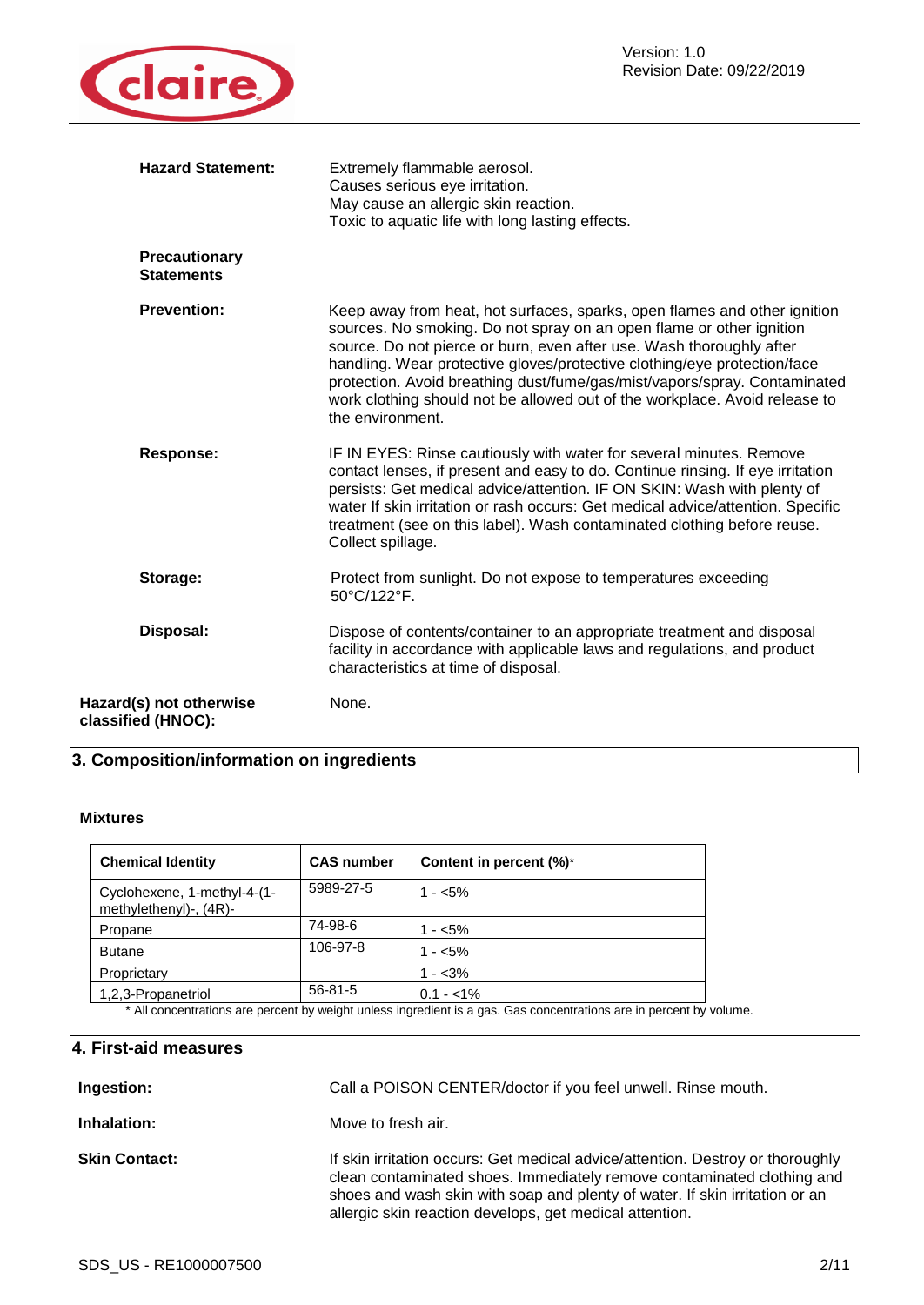

| Eye contact:                                                                      | Immediately flush with plenty of water for at least 15 minutes. If easy to do,<br>remove contact lenses. Get medical attention.                                                                                                                                                                                                                                   |  |  |
|-----------------------------------------------------------------------------------|-------------------------------------------------------------------------------------------------------------------------------------------------------------------------------------------------------------------------------------------------------------------------------------------------------------------------------------------------------------------|--|--|
| Most important symptoms/effects, acute and delayed                                |                                                                                                                                                                                                                                                                                                                                                                   |  |  |
| Symptoms:                                                                         | No data available.                                                                                                                                                                                                                                                                                                                                                |  |  |
| Hazards:                                                                          | No data available.                                                                                                                                                                                                                                                                                                                                                |  |  |
|                                                                                   | Indication of immediate medical attention and special treatment needed                                                                                                                                                                                                                                                                                            |  |  |
| Treatment:                                                                        | No data available.                                                                                                                                                                                                                                                                                                                                                |  |  |
| 5. Fire-fighting measures                                                         |                                                                                                                                                                                                                                                                                                                                                                   |  |  |
| <b>General Fire Hazards:</b>                                                      | Use water spray to keep fire-exposed containers cool. Fight fire from a<br>protected location. Move containers from fire area if you can do so without<br>risk.                                                                                                                                                                                                   |  |  |
| Suitable (and unsuitable) extinguishing media                                     |                                                                                                                                                                                                                                                                                                                                                                   |  |  |
| <b>Suitable extinguishing</b><br>media:                                           | Use fire-extinguishing media appropriate for surrounding materials.                                                                                                                                                                                                                                                                                               |  |  |
| <b>Unsuitable extinguishing</b><br>media:                                         | Do not use water jet as an extinguisher, as this will spread the fire.                                                                                                                                                                                                                                                                                            |  |  |
| Specific hazards arising from<br>the chemical:                                    | Vapors may travel considerable distance to a source of ignition and flash<br>back.                                                                                                                                                                                                                                                                                |  |  |
| Special protective equipment and precautions for firefighters                     |                                                                                                                                                                                                                                                                                                                                                                   |  |  |
| <b>Special firefighting</b><br>procedures:                                        | No data available.                                                                                                                                                                                                                                                                                                                                                |  |  |
| <b>Special protective equipment</b><br>for fire-fighters:                         | Firefighters must use standard protective equipment including flame<br>retardant coat, helmet with face shield, gloves, rubber boots, and in<br>enclosed spaces, SCBA.                                                                                                                                                                                            |  |  |
| 6. Accidental release measures                                                    |                                                                                                                                                                                                                                                                                                                                                                   |  |  |
| <b>Personal precautions,</b><br>protective equipment and<br>emergency procedures: | Ventilate closed spaces before entering them. ELIMINATE all ignition<br>sources (no smoking, flares, sparks or flames in immediate area). Keep<br>upwind. See Section 8 of the SDS for Personal Protective Equipment. Do<br>not touch damaged containers or spilled material unless wearing<br>appropriate protective clothing. Keep unauthorized personnel away. |  |  |
| <b>Methods and material for</b><br>containment and cleaning<br>up:                | Absorb spill with vermiculite or other inert material, then place in a container<br>for chemical waste.                                                                                                                                                                                                                                                           |  |  |
| <b>Notification Procedures:</b>                                                   | Prevent entry into waterways, sewer, basements or confined areas. Stop<br>the flow of material, if this is without risk. ELIMINATE all ignition sources<br>(no smoking, flares, sparks or flames in immediate area). Stop leak if you<br>can do so without risk.                                                                                                  |  |  |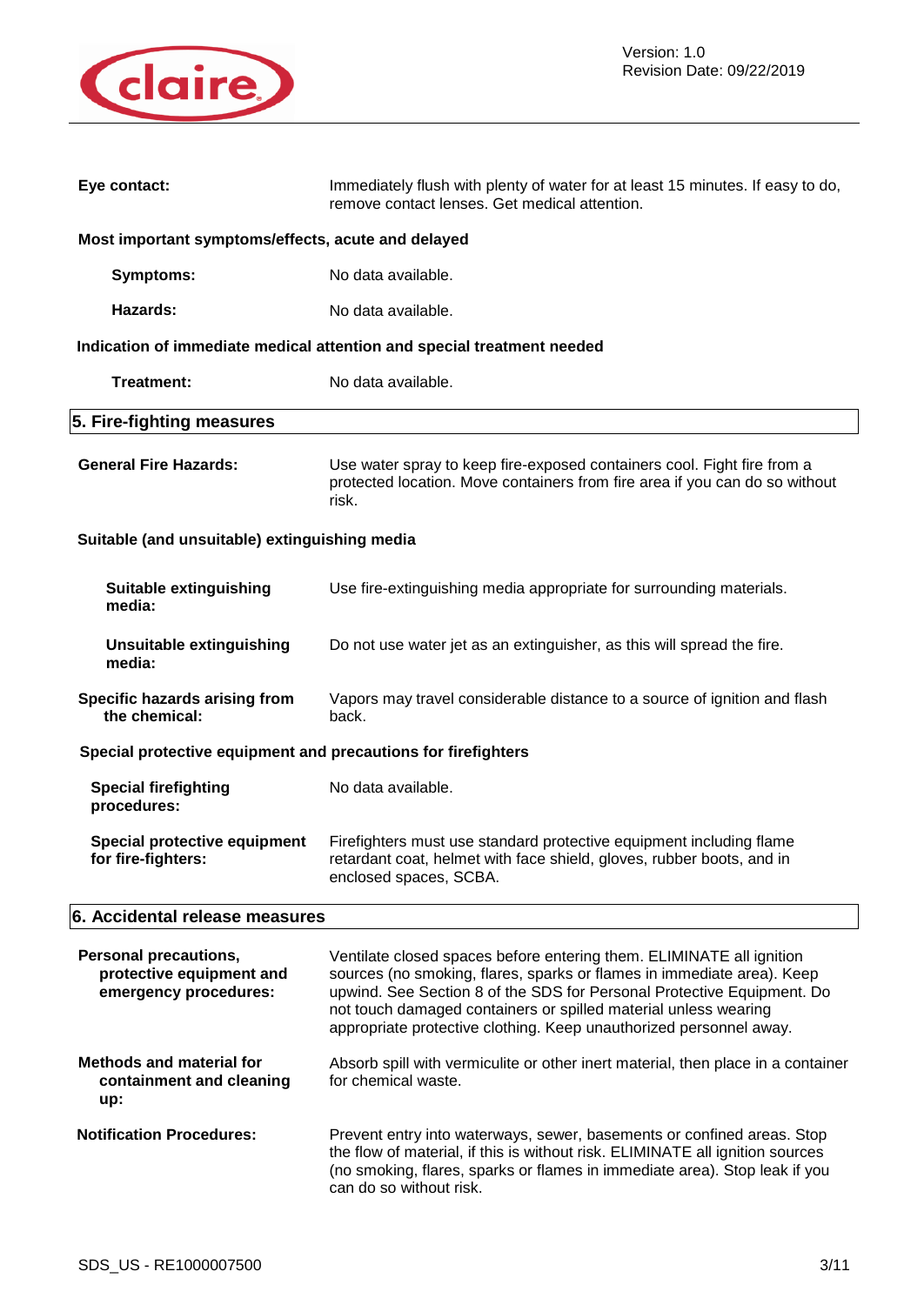

| <b>Environmental Precautions:</b>                                   | Avoid release to the environment. Prevent further leakage or spillage if safe<br>to do so. Do not contaminate water sources or sewer.                                                                                                                                                                              |
|---------------------------------------------------------------------|--------------------------------------------------------------------------------------------------------------------------------------------------------------------------------------------------------------------------------------------------------------------------------------------------------------------|
| 7. Handling and storage                                             |                                                                                                                                                                                                                                                                                                                    |
| Precautions for safe handling:                                      | Avoid contact with eyes. Wash hands thoroughly after handling. Keep away<br>from heat, hot surfaces, sparks, open flames and other ignition sources. No<br>smoking. Do not spray on an open flame or other ignition source. Do not<br>pierce or burn, even after use. Avoid contact with eyes, skin, and clothing. |
| Conditions for safe storage,<br>including any<br>incompatibilities: | Pressurized container: protect from sunlight and do not expose to<br>temperatures exceeding 50°C. Do not pierce or burn, even after use.<br>Aerosol Level 1                                                                                                                                                        |

## **8. Exposure controls/personal protection**

## **Control Parameters**

## **Occupational Exposure Limits**

| <b>Chemical Identity</b>                     | Type        | <b>Exposure Limit Values</b>           | <b>Source</b>                                                                  |
|----------------------------------------------|-------------|----------------------------------------|--------------------------------------------------------------------------------|
| Propane                                      | <b>REL</b>  | 1,000 ppm 1,800 mg/m3                  | US. NIOSH: Pocket Guide to Chemical<br>Hazards (2005)                          |
|                                              | PEL         | $1,800 \,\mathrm{mg/m}$<br>$1,000$ ppm | US. OSHA Table Z-1 Limits for Air<br>Contaminants (29 CFR 1910.1000) (02 2006) |
|                                              | <b>TWA</b>  | 1,800 mg/m3<br>$1,000$ ppm             | US. OSHA Table Z-1-A (29 CFR 1910.1000)<br>(1989)                              |
| <b>Butane</b>                                | <b>REL</b>  | 1,900 mg/m3<br>800 ppm                 | US. NIOSH: Pocket Guide to Chemical<br>Hazards (2005)                          |
|                                              | <b>STEL</b> | $1,000$ ppm                            | US. ACGIH Threshold Limit Values (03 2018)                                     |
|                                              | <b>TWA</b>  | $1,900 \,\mathrm{mg/m}$<br>800 ppm     | US. OSHA Table Z-1-A (29 CFR 1910.1000)<br>(1989)                              |
| 1,2,3-Propanetriol - Total<br>dust.          | PEL         | $15 \text{ mg/m}$                      | US. OSHA Table Z-1 Limits for Air<br>Contaminants (29 CFR 1910.1000) (02 2006) |
|                                              | <b>TWA</b>  | $10 \text{ mg/m}$                      | US. OSHA Table Z-1-A (29 CFR 1910.1000)<br>(1989)                              |
| 1,2,3-Propanetriol -<br>Respirable fraction. | <b>TWA</b>  | $5 \,\mathrm{mg/m}$                    | US. OSHA Table Z-1-A (29 CFR 1910.1000)<br>(1989)                              |
|                                              | PEL         | $5 \text{ mg/m}$                       | US. OSHA Table Z-1 Limits for Air<br>Contaminants (29 CFR 1910.1000) (02 2006) |

#### **Appropriate Engineering Controls**

No data available.

## **Individual protection measures, such as personal protective equipment**

| <b>General information:</b>                       | Provide easy access to water supply and eye wash facilities. Good general<br>ventilation (typically 10 air changes per hour) should be used. Ventilation<br>rates should be matched to conditions. If applicable, use process<br>enclosures, local exhaust ventilation, or other engineering controls to<br>maintain airborne levels below recommended exposure limits. If exposure<br>limits have not been established, maintain airborne levels to an acceptable<br>level. If exposure limits have not been established, maintain airborne levels<br>to an acceptable level. |
|---------------------------------------------------|--------------------------------------------------------------------------------------------------------------------------------------------------------------------------------------------------------------------------------------------------------------------------------------------------------------------------------------------------------------------------------------------------------------------------------------------------------------------------------------------------------------------------------------------------------------------------------|
| <b>Eye/face protection:</b>                       | Wear safety glasses with side shields (or goggles).                                                                                                                                                                                                                                                                                                                                                                                                                                                                                                                            |
| <b>Skin Protection</b><br><b>Hand Protection:</b> | No data available.                                                                                                                                                                                                                                                                                                                                                                                                                                                                                                                                                             |
| Other:                                            | Wear chemical-resistant gloves, footwear, and protective clothing<br>appropriate for the risk of exposure. Contact health and safety professional<br>or manufacturer for specific information.                                                                                                                                                                                                                                                                                                                                                                                 |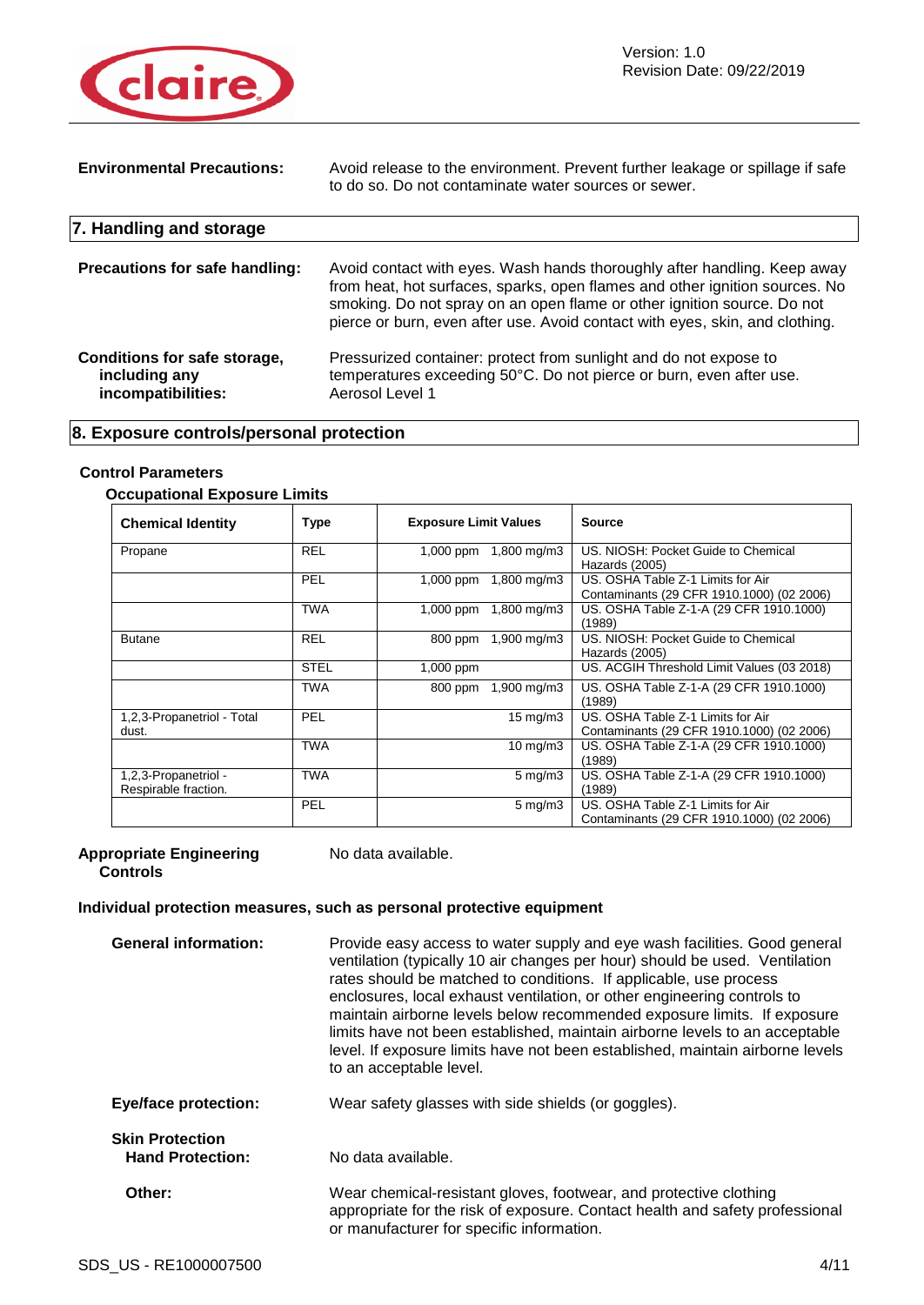

| <b>Respiratory Protection:</b> | In case of inadequate ventilation use suitable respirator. Seek advice from<br>local supervisor.                                                                                                   |
|--------------------------------|----------------------------------------------------------------------------------------------------------------------------------------------------------------------------------------------------|
| Hygiene measures:              | Avoid contact with eyes. Observe good industrial hygiene practices. When<br>using do not smoke. Contaminated work clothing should not be allowed out<br>of the workplace. Avoid contact with skin. |

# **9. Physical and chemical properties**

| Appearance                                            |                                    |
|-------------------------------------------------------|------------------------------------|
| <b>Physical state:</b>                                | liquid                             |
| Form:                                                 | Spray Aerosol                      |
| Color:                                                | No data available.                 |
| Odor:                                                 | No data available.                 |
| <b>Odor threshold:</b>                                | No data available.                 |
| pH:                                                   | No data available.                 |
| <b>Melting point/freezing point:</b>                  | No data available.                 |
| Initial boiling point and boiling range:              | No data available.                 |
| <b>Flash Point:</b>                                   | $-104.44 °C$                       |
| <b>Evaporation rate:</b>                              | No data available.                 |
| Flammability (solid, gas):                            | No data available.                 |
| Upper/lower limit on flammability or explosive limits |                                    |
| Flammability limit - upper (%):                       | No data available.                 |
| Flammability limit - lower (%):                       | No data available.                 |
| Explosive limit - upper (%):                          | No data available.                 |
| Explosive limit - lower (%):                          | No data available.                 |
| Vapor pressure:                                       | 3,972.1165 - 5,171.068 hPa (20 °C) |
| Vapor density:                                        | No data available.                 |
| Density:                                              | No data available.                 |
| <b>Relative density:</b>                              | No data available.                 |
| Solubility(ies)                                       |                                    |
| <b>Solubility in water:</b>                           | No data available.                 |
| Solubility (other):                                   | No data available.                 |
| Partition coefficient (n-octanol/water):              | No data available.                 |
| <b>Auto-ignition temperature:</b>                     | No data available.                 |
| <b>Decomposition temperature:</b>                     | No data available.                 |
| <b>Viscosity:</b>                                     | No data available.                 |
|                                                       |                                    |

## **10. Stability and reactivity**

| <b>Reactivity:</b> |  |
|--------------------|--|
|--------------------|--|

**Reactivity:** No data available.

**Chemical Stability:** Material is stable under normal conditions.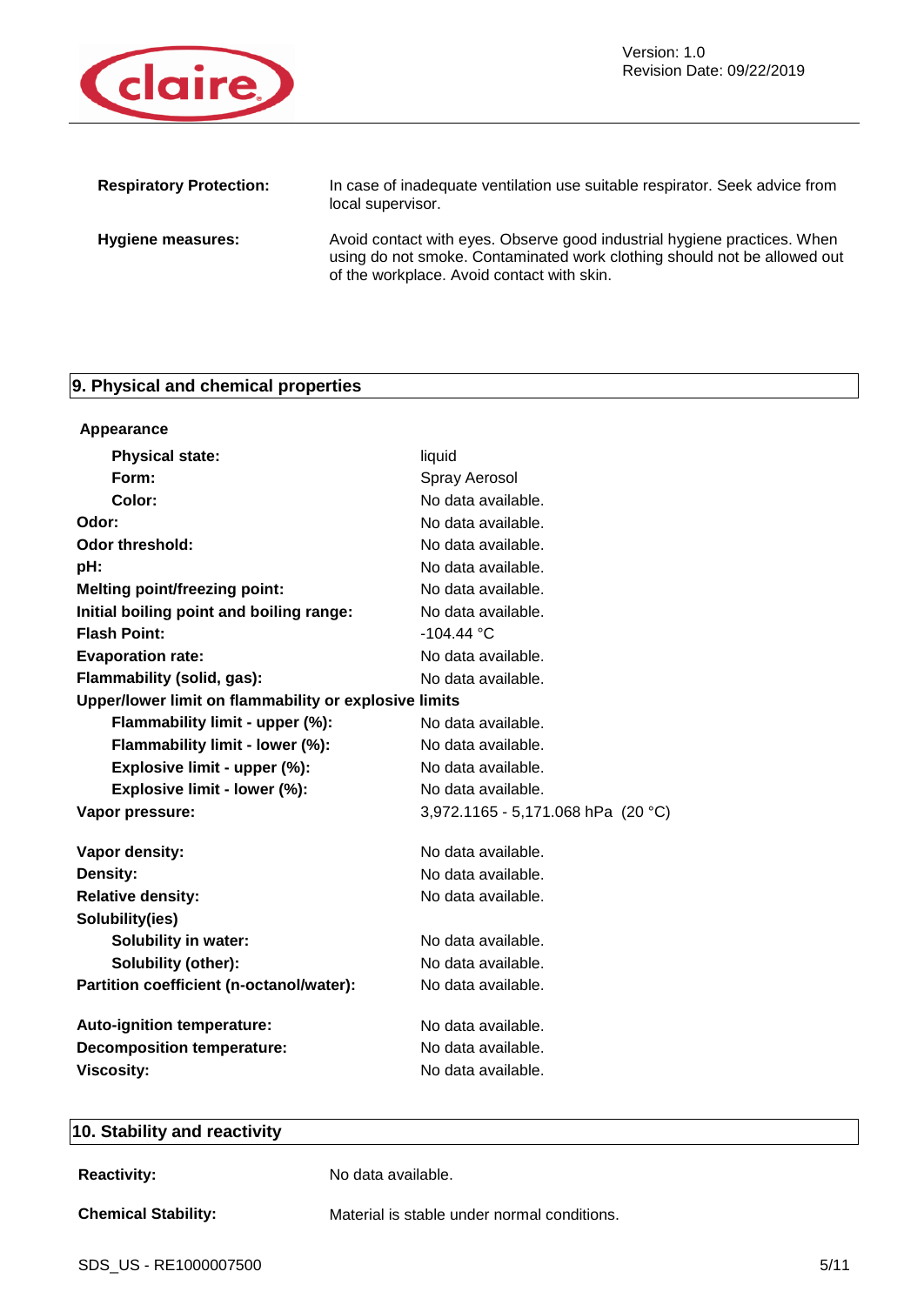

| <b>Possibility of hazardous</b><br>reactions: | No data available.           |
|-----------------------------------------------|------------------------------|
| Conditions to avoid:                          | Avoid heat or contamination. |
| Incompatible Materials:                       | No data available.           |
| <b>Hazardous Decomposition</b><br>Products:   | No data available.           |

# **11. Toxicological information**

| Information on likely routes of exposure<br>Inhalation:     | No data available.                                                           |      |
|-------------------------------------------------------------|------------------------------------------------------------------------------|------|
| <b>Skin Contact:</b>                                        | No data available.                                                           |      |
| Eye contact:                                                | No data available.                                                           |      |
| Ingestion:                                                  | No data available.                                                           |      |
|                                                             | Symptoms related to the physical, chemical and toxicological characteristics |      |
| Inhalation:                                                 | No data available.                                                           |      |
| <b>Skin Contact:</b>                                        | No data available.                                                           |      |
| Eye contact:                                                | No data available.                                                           |      |
| Ingestion:                                                  | No data available.                                                           |      |
| Information on toxicological effects                        |                                                                              |      |
| Acute toxicity (list all possible routes of exposure)       |                                                                              |      |
| Oral<br><b>Product:</b>                                     | ATEmix: 160,256.41 mg/kg                                                     |      |
| <b>Dermal</b><br><b>Product:</b>                            | Not classified for acute toxicity based on available data.                   |      |
| <b>Inhalation</b><br><b>Product:</b>                        | Not classified for acute toxicity based on available data.                   |      |
| <b>Repeated dose toxicity</b><br><b>Product:</b>            | No data available.                                                           |      |
| <b>Skin Corrosion/Irritation</b><br><b>Product:</b>         | No data available.                                                           |      |
| <b>Serious Eye Damage/Eye Irritation</b><br>Product:        | No data available.                                                           |      |
| <b>Respiratory or Skin Sensitization</b><br><b>Product:</b> | No data available.                                                           |      |
| Carcinogenicity                                             |                                                                              |      |
| SDS_US - RE1000007500                                       |                                                                              | 6/11 |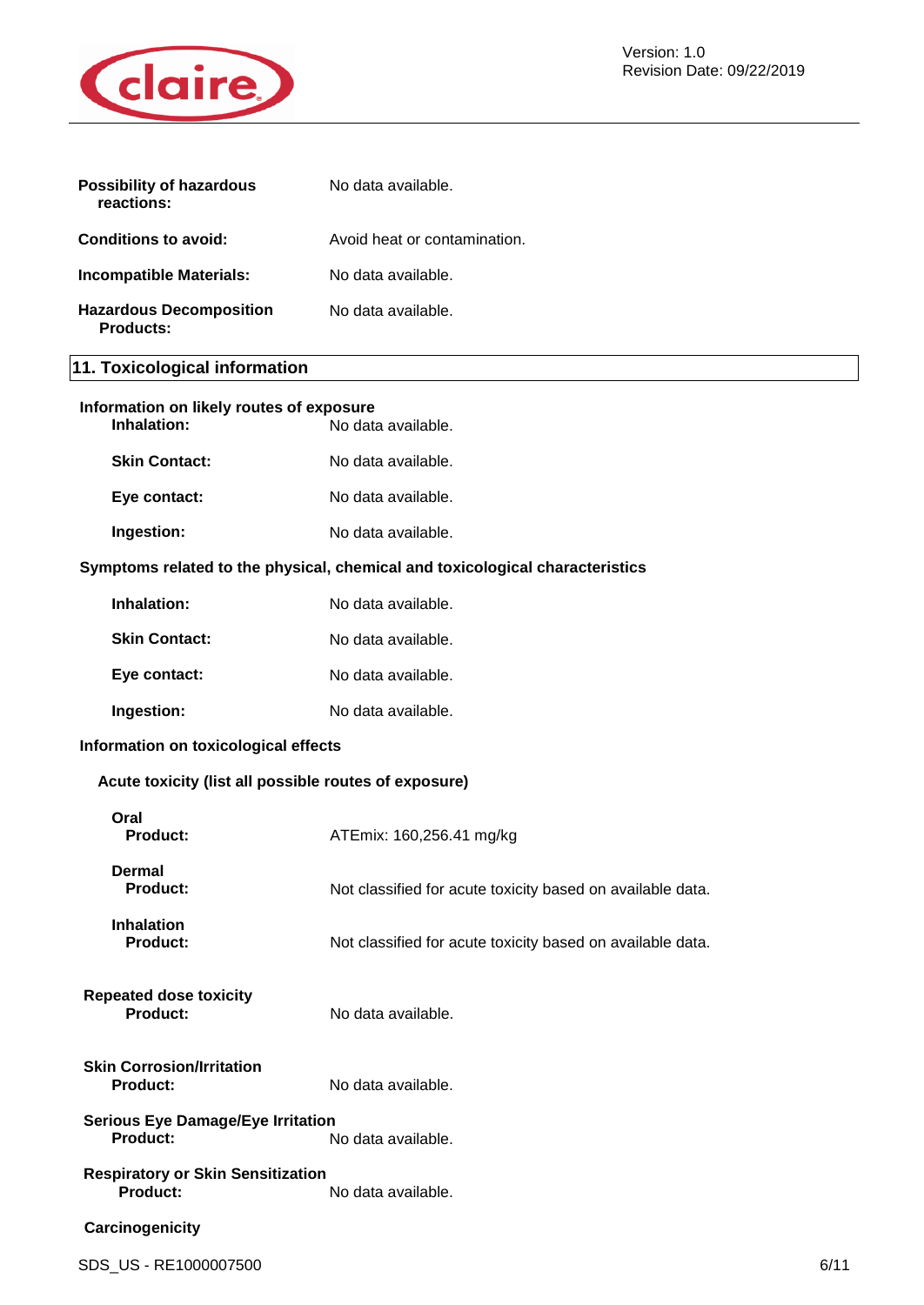

Version: 1.0 Revision Date: 09/22/2019

| <b>Product:</b>                                                                                       | No data available.                                                  |  |
|-------------------------------------------------------------------------------------------------------|---------------------------------------------------------------------|--|
| No carcinogenic components identified                                                                 | IARC Monographs on the Evaluation of Carcinogenic Risks to Humans:  |  |
| US. National Toxicology Program (NTP) Report on Carcinogens:<br>No carcinogenic components identified |                                                                     |  |
| No carcinogenic components identified                                                                 | US. OSHA Specifically Regulated Substances (29 CFR 1910.1001-1050): |  |
| <b>Germ Cell Mutagenicity</b>                                                                         |                                                                     |  |
| In vitro<br>Product:                                                                                  | No data available.                                                  |  |
| In vivo<br><b>Product:</b>                                                                            | No data available.                                                  |  |
| <b>Reproductive toxicity</b><br>Product:                                                              | No data available.                                                  |  |
| <b>Specific Target Organ Toxicity - Single Exposure</b><br>Product:                                   | No data available.                                                  |  |
| <b>Specific Target Organ Toxicity - Repeated Exposure</b><br>Product:<br>No data available.           |                                                                     |  |
| <b>Aspiration Hazard</b><br>Product:                                                                  | No data available.                                                  |  |
| Other effects:                                                                                        | No data available.                                                  |  |

## **12. Ecological information**

## **Ecotoxicity:**

| Acute hazards to the aquatic environment:            |                             |  |
|------------------------------------------------------|-----------------------------|--|
| Fish<br>Product:                                     | No data available.          |  |
| <b>Aquatic Invertebrates</b><br><b>Product:</b>      | No data available.          |  |
| Chronic hazards to the aquatic environment:          |                             |  |
| Fish<br>Product:                                     | NOEC : Estimated $<$ 1 mg/l |  |
| <b>Aquatic Invertebrates</b><br><b>Product:</b>      | No data available.          |  |
| <b>Toxicity to Aquatic Plants</b><br><b>Product:</b> | No data available.          |  |
|                                                      |                             |  |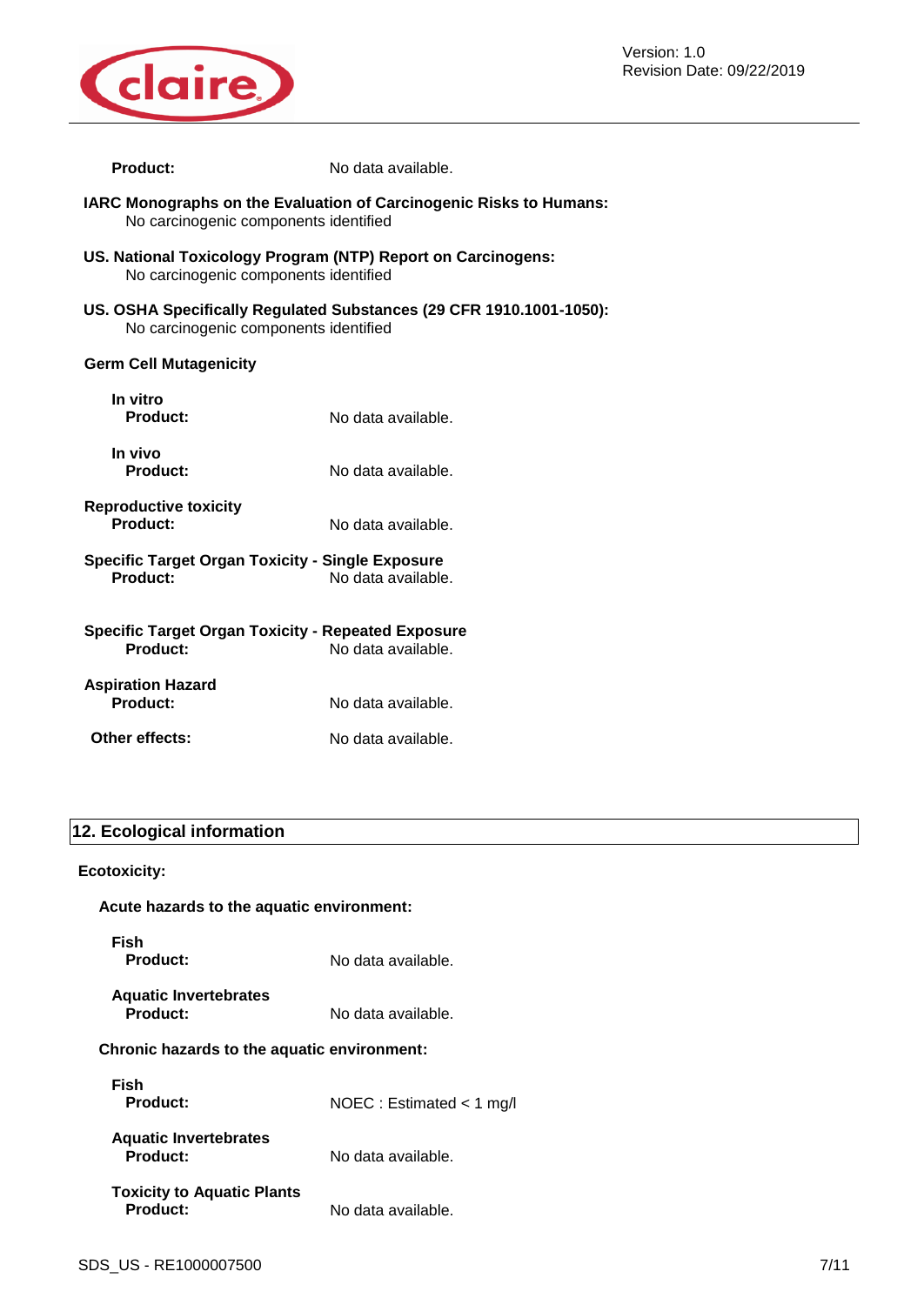

## **Persistence and Degradability**

| <b>Biodegradation</b><br>Product:                                                    | 60 % (28 d) Readily biodegradable                                                      |
|--------------------------------------------------------------------------------------|----------------------------------------------------------------------------------------|
| <b>BOD/COD Ratio</b><br><b>Product:</b>                                              | No data available.                                                                     |
|                                                                                      |                                                                                        |
| <b>Bioaccumulative potential</b><br><b>Bioconcentration Factor (BCF)</b><br>Product: | No data available.                                                                     |
|                                                                                      |                                                                                        |
| Partition Coefficient n-octanol / water (log Kow)<br><b>Product:</b>                 | No data available.                                                                     |
| <b>Mobility in soil:</b>                                                             | No data available.                                                                     |
|                                                                                      | Known or predicted distribution to environmental compartments                          |
| Cyclohexene, 1-methyl-4-<br>(1-methylethenyl)-, (4R)-                                | No data available.                                                                     |
| Propane                                                                              | No data available.                                                                     |
| <b>Butane</b>                                                                        | No data available.                                                                     |
| Proprietary                                                                          | No data available.                                                                     |
| 1,2,3-Propanetriol                                                                   | No data available.                                                                     |
| Other adverse effects:                                                               | Toxic to aquatic life with long lasting effects.                                       |
| 13. Disposal considerations                                                          |                                                                                        |
| <b>Disposal instructions:</b>                                                        | Discharge, treatment, or disposal may be subject to national, state, or local<br>laws. |
| <b>Contaminated Packaging:</b>                                                       | No data available.                                                                     |
| <b>14. Transport information</b>                                                     |                                                                                        |

## **DOT**

| <b>UN Number:</b><br><b>UN Proper Shipping Name:</b>                                              | UN 1950<br>Aerosols, flammable |
|---------------------------------------------------------------------------------------------------|--------------------------------|
| <b>Transport Hazard Class(es)</b><br>Class:<br>$Label(s)$ :                                       | 2.1                            |
| Packing Group:<br>Marine Pollutant:                                                               | Ш<br>No                        |
| Environmental Hazards:<br>Marine Pollutant                                                        | N٥<br>No                       |
| Special precautions for user:                                                                     | Not regulated.                 |
| <b>IMDG</b><br>UN Number:<br><b>UN Proper Shipping Name:</b><br><b>Transport Hazard Class(es)</b> | UN 1950<br>Aerosols, flammable |
| Class:<br>Label(s):                                                                               | 2                              |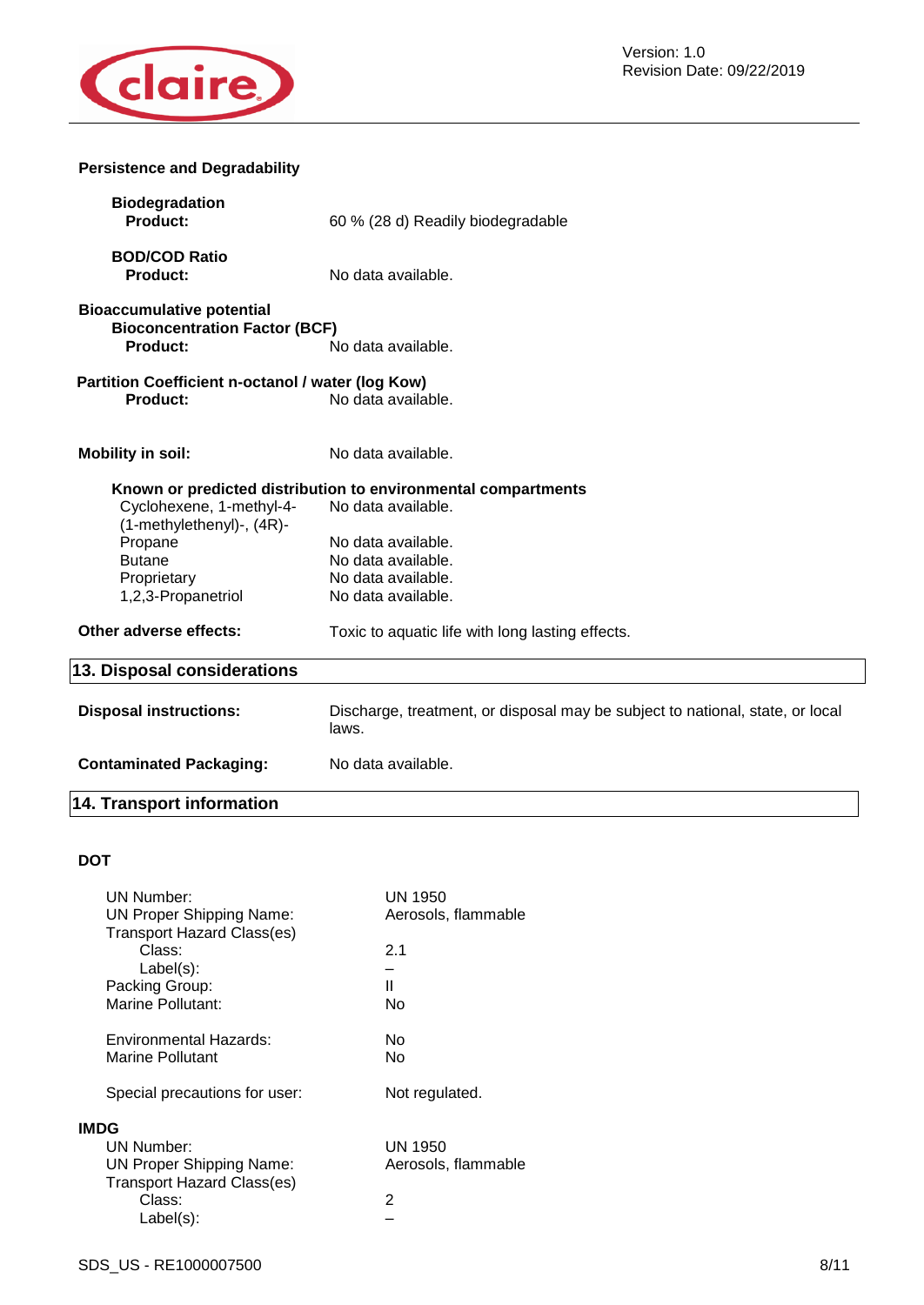

| $EmS$ No.:                                                                                                                    | $F-D, S-U$                            |
|-------------------------------------------------------------------------------------------------------------------------------|---------------------------------------|
| Packing Group:                                                                                                                |                                       |
| Environmental Hazards:<br>Marine Pollutant                                                                                    | Yes<br>N٥                             |
| Special precautions for user:                                                                                                 | Not regulated.                        |
| <b>IATA</b><br>UN Number:<br>Proper Shipping Name:<br>Transport Hazard Class(es):<br>Class:<br>$Label(s)$ :<br>Packing Group: | UN 1950<br>Aerosols, flammable<br>2.1 |
| Environmental Hazards:<br>Marine Pollutant                                                                                    | Yes<br>No                             |
| Special precautions for user:<br>Cargo aircraft only:                                                                         | Not regulated.<br>Allowed.            |
|                                                                                                                               |                                       |

#### **15. Regulatory information**

#### **US Federal Regulations**

**Restrictions on use:** Not known.

#### **TSCA Section 12(b) Export Notification (40 CFR 707, Subpt. D) US. OSHA Specifically Regulated Substances (29 CFR 1910.1001-1050)** None present or none present in regulated quantities.

#### **CERCLA Hazardous Substance List (40 CFR 302.4):**

| <b>Chemical Identity</b> | <b>Reportable quantity</b> |  |
|--------------------------|----------------------------|--|
| Propane                  | lbs. 100                   |  |
| Butane                   | lbs. 100                   |  |

#### **Superfund Amendments and Reauthorization Act of 1986 (SARA)**

#### **Hazard categories**

Fire Hazard Immediate (Acute) Health Hazards Flammable aerosol Serious Eye Damage/Eye Irritation Skin sensitizer

#### **SARA 302 Extremely Hazardous Substance**

None present or none present in regulated quantities.

#### **SARA 304 Emergency Release Notification**

| <b>Chemical Identity</b> | <b>Reportable quantity</b> |  |
|--------------------------|----------------------------|--|
| Propane                  | lbs. 100                   |  |
| Butane                   | lbs. 100                   |  |

#### **SARA 311/312 Hazardous Chemical**

| <b>Chemical Identity</b> | <b>Threshold Planning Quantity</b> |
|--------------------------|------------------------------------|
| Cyclohexene, 1-methyl-4- | 10000 lbs                          |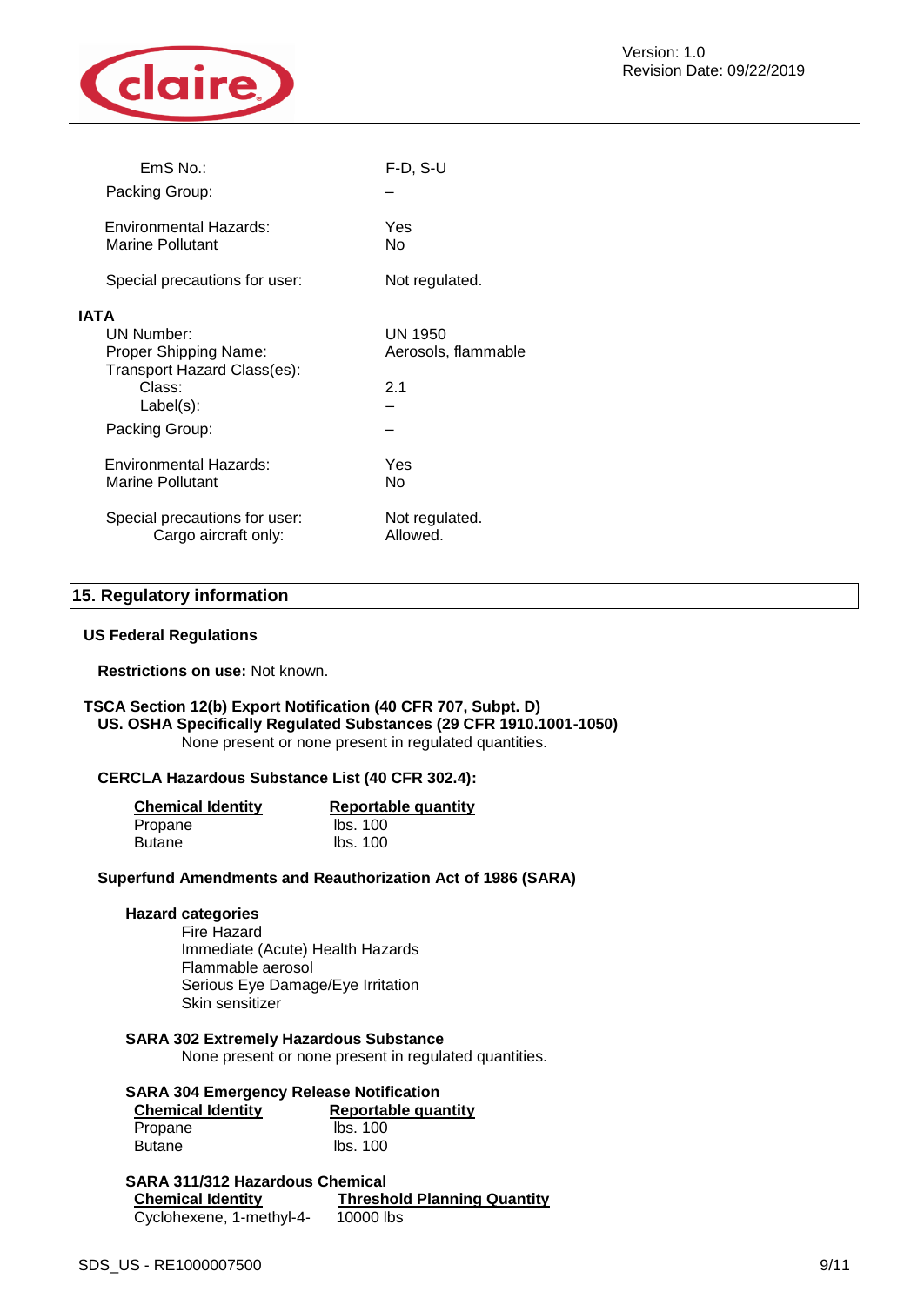

| $(1$ -methylethenyl $)$ -, $(4R)$ - |           |
|-------------------------------------|-----------|
| Propane                             | 10000 lbs |
| <b>Butane</b>                       | 10000 lbs |
| Proprietary                         | 10000 lbs |
| 1,2,3-Propanetriol                  | 10000 lbs |
|                                     |           |

#### **SARA 313 (TRI Reporting)**

None present or none present in regulated quantities.

**Clean Air Act (CAA) Section 112(r) Accidental Release Prevention (40 CFR 68.130): Clean Water Act Section 311 Hazardous Substances (40 CFR 117.3) US State Regulations**

#### **US. California Proposition 65**

No ingredient requiring a warning under CA Prop 65.

#### **US. New Jersey Worker and Community Right-to-Know Act**

## **Chemical Identity**

Cyclohexene, 1-methyl-4-(1-methylethenyl)-, (4R)- Propane **Butane** 

#### **US. Massachusetts RTK - Substance List**

No ingredient regulated by MA Right-to-Know Law present.

#### **US. Pennsylvania RTK - Hazardous Substances**

**Chemical Identity** Propane **Butane** 

#### **US. Rhode Island RTK**

No ingredient regulated by RI Right-to-Know Law present.

#### **International regulations**

#### **Montreal protocol**

Not applicable

#### **Stockholm convention**

Not applicable

#### **Rotterdam convention**

Not applicable

# **Kyoto protocol**

Not applicable

| <b>Inventory Status:</b><br>Australia AICS: | Not in compliance with the inventory. |
|---------------------------------------------|---------------------------------------|
| Canada DSL Inventory List:                  | Not in compliance with the inventory. |
| EINECS, ELINCS or NLP:                      | Not in compliance with the inventory. |
| Japan (ENCS) List:                          | Not in compliance with the inventory. |